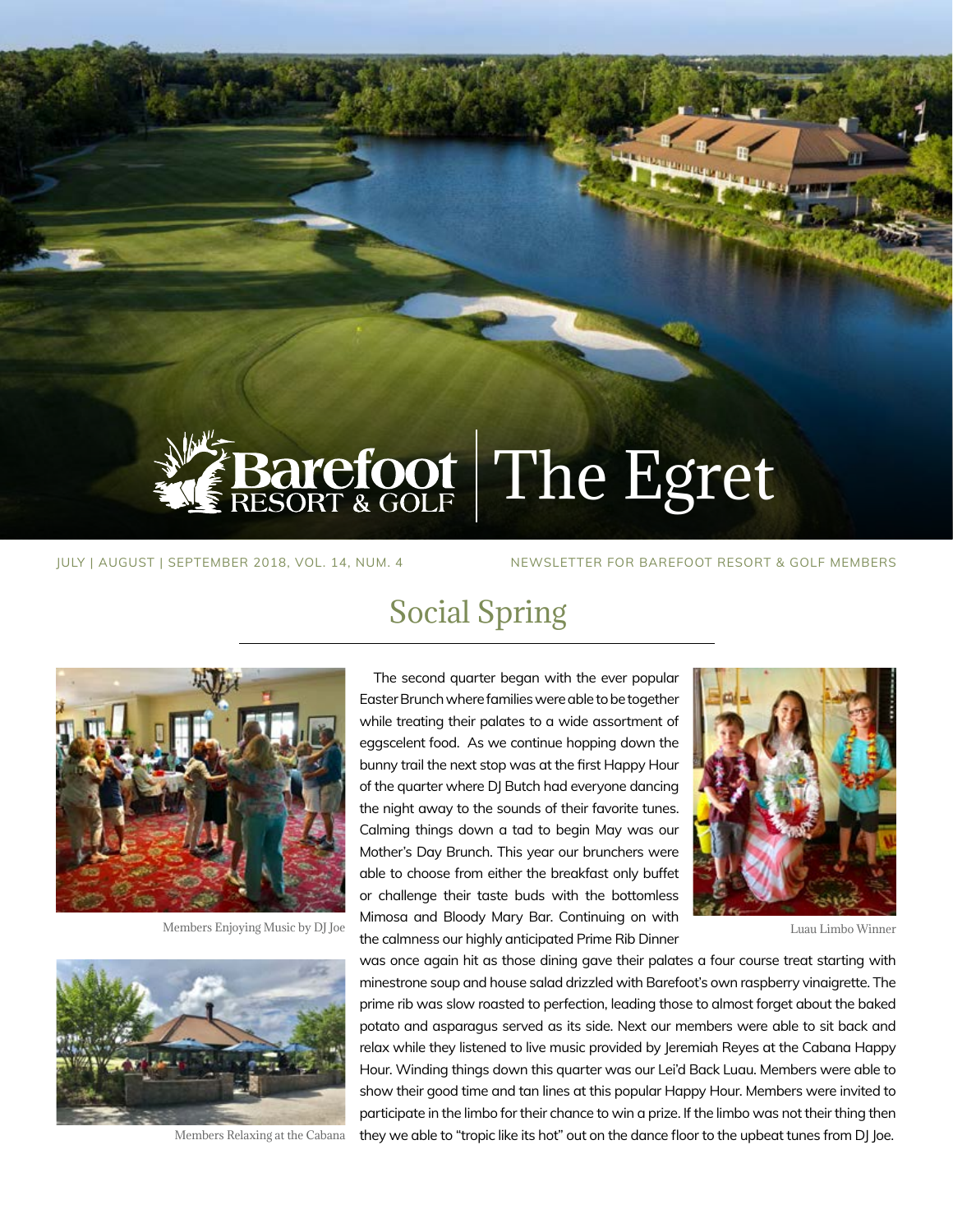# Barefoot Memorial Tournament Recap

On a perfect sunny day Members were able to take part in a special tournament that holds great meaning in the hearts of so many. The inaugural Barefoot Memorial Tournament began beautifully with a great turnout of approximately 70 participants. The format for the tournament was a 4 person team scramble with shotgun start at 9:30 AM on the Norman course. Thanks to our Food and Beverage Department, following the round participants were treated to a delicious spread of food consisting of ham, turkey, and roast beef with an assortment of rolls, cole slaw, pasta salad, chips, cookies, water, tea and soda. During the lunch members were able to share stories of remembrance and view photos of their loved ones. After lunch, prizes were distributed to the 1st, 2nd and 3rd place in the Mens & Mixed Flight groups. The winners for the mens flight were: 1st place 56 - Jack Munn, Larry Peak, Jimmy

West and Bill Arrington, 2nd Place 62 – Bill Kepple, Gene Bowe, Chuck Krohn, Brian Moorehouse, 3rd Place 63 – John Eifu, Ed Lapierre, Danny Iachio, Mark Posten. Winners of the mixed flight were: 1st place 66 – Jed & Theresa Dubreuil, Debra & Anthony Catalano, 2nd Place 66 – Bruce & Angie Tavik, Gail Dembo & Dave Linville, 3rd Place 69 – Cort & Gail Farmer, Dan Ster & Dave Hardin. Individual winners of the closest to the pin located on hole number 10 were Phil Payne (7' 10") for the men and Angie Tavik (17' 10") for the women. Also following lunch, a variety of prizes, donated by local businesses, were raffled off to the participants thanks in part to the Memorial Tournament Organizers. With the wonderful feedback from all who participated, Barefoot would like to thank all of the participants as we look forward to next year's Barefoot Memorial Tournament.



Memorial Tournament Organizers: Nora Wren and John Eifu



Winners Men's Flight: Jack Munn, Bill Arrington, Jimmy West, Larry Peak



Winners Mixed Flight: Anthony & Debra Catalano and Jed & Theresa DuBreuil

### New Face in Membership

Members, please join the Barefoot Staff in welcoming Debbie Crocco to the Barefoot Family. Some of you may have already had the pleasure of meeting Debbie at our Lei'd Back Luau Happy Hour. Debbie is a native New Yorker from Staten Island. She is a mother of two and moved to the North Myrtle Beach area in February of 2018. She graduated from University of South Carolina majoring in early childhood education. When not in the office Debbie enjoys playing tennis, swimming and bowling.



Debbie Crocco – Membership Assistant

With strong customer relation and creativity skills Debbie is excited to continue the growth of not only our membership but also developing lasting relationships with our members. Debbie will also be handling information changes for our members such as mailing address and credit card changes. If you have a change in information please contact Debbie at 843-390-3207 or write memassistant@barefootgolf.com.

### Remaining Summer Aerification Schedule

Norman Course 7/9 – 7/12 Love Course 7/23 – 7/26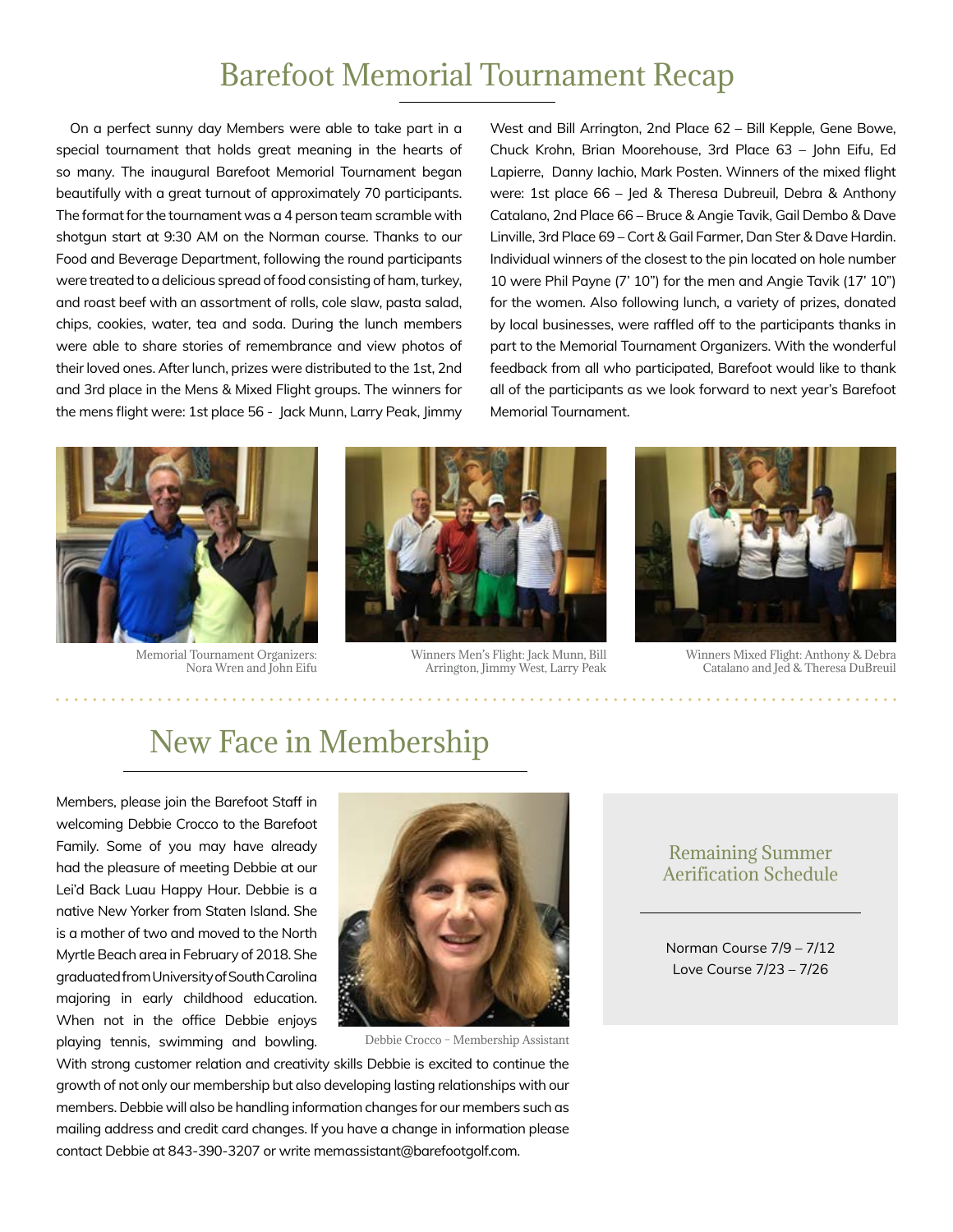

# True Blue Travel Day

Year after year, True Blue is recognized as one of the finest golf courses in the country. Ranked in Golf Magazine's "Top 100 You Can Play" in 2016 and consistently ranked as one of the best courses to play along the Grand Strand. Architect Mike Strantz crafted True Blue to echo many of the characteristics of Pine Valley and Pinehurst #2, with an emphasis on maintaining a natural feel to the course. The par-72 course can stretch to 7,126 yards and sits on the site of a historic 19th-century indigo, and rice plantation. Emphasizing the natural beauty of the area, it incorporates native grasses and vegetation to maintain much of the character of the property. Director of Golf Operations, Bob Seganti, is offering a special rate of \$55 per player to Barefoot Golf Members for the September 17th Travel Day. This travel day is limited to Golf Level Members only, no guests. Eight foursomes are available with tee times beginning at 12:48 PM. We ask that tee times be made in foursomes. All single players will be placed on a waiting list. Please call the Barefoot Resort Pro Shop at 843-390-3200 by September 7th, 5:00 PM, to reserve your place. A strict 48 hour cancellation policy is in effect.

### Registration Continues for Member-Guest

There are several open slots for the upcoming Member-Guest Tournament. Once again, tournament organizers have chosen the Labor Day weekend, August 31st - September 2nd, 2018, for the annual competition. The format enjoyed over the past few years will be used with two-person teams competing in five 9-hole matches (one in the morning and one in the afternoon). Also as in the past, there will be a playoff to determine the overall winners on the afternoon of the final day. A social gathering is planned for the evening of the event on August 31st, with a cocktail hour, dinner and awards banquet following golf on the final day, September 2nd. Breakfast and lunch will be provided for each day of the tournament. Flight assignments will be made based on 80% of the combined team handicaps. Tee selection for participants is based on individual handicap index. Anyone sixty years or older will be given the option to move up one tee box with the exception of the ladies. Adjustments will be made for teams competing from different tees. Price is \$500 per team and includes all golf, food and beverage and prizes. For more information or to secure enrollment forms, contact Trey Evans at 843-390-3200 or write to tournaments@barefootgolf.com.

### Summer Member Guest and Junior Golf Rates

Resort Member guests may now play for \$41 per person after 12:00 Noon or \$61 per person before 12:00 Noon. This discounted rate will run through September 5th. Junior golfers 17 and under may play for \$47 before 12:00 noon or \$36 after 12:00 noon. Junior golfers 17 and under may play for free if accompanied by a paying adult (maximum of one free junior per one paying adult).